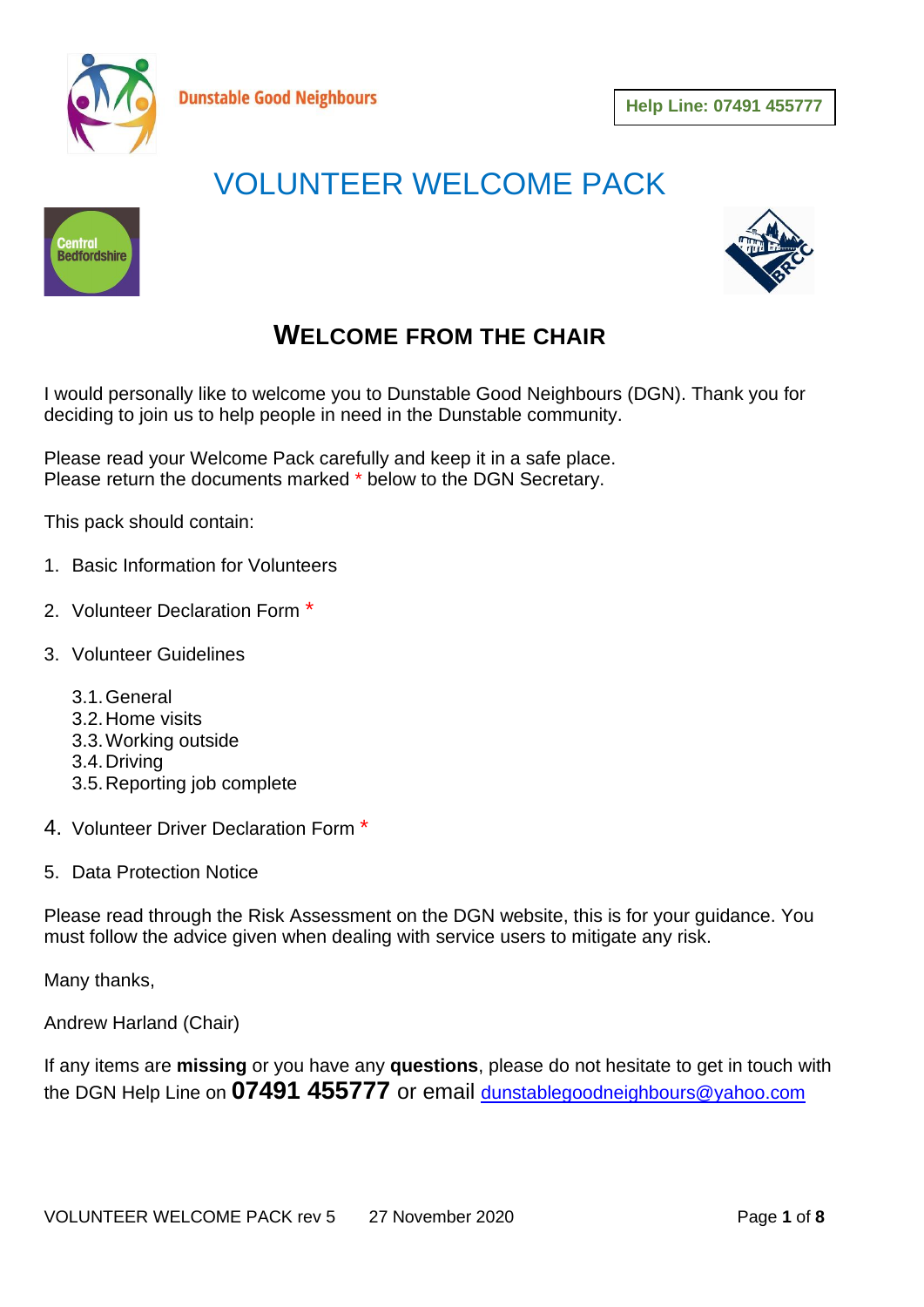## 1 BASIC INFORMATION FOR VOLUNTEERS

Dunstable Good Neighbours (DGN) comprise volunteers from the area in and around Dunstable.

DGN will do their best to provide help and support for residents of Dunstable (service users) unable to help themselves and can also on request visit residents on a regular basis to provide company. Any request will be considered but it may not be possible to help in all cases if DGN do not have the necessary volunteer competencies available.

There is a Steering Group of volunteers who provide leadership for the volunteers

The Steering Group have appointed a Chair, Vice Chair, Secretary, Minute Secretary and Treasurer to provide structure for the Group and to lead on any issues requiring attention. The group welcomes contact from volunteers and service users and would encourage all volunteers to attend the Annual General Meeting to meet colleagues and exchange ideas.

### **HELP LINE:** 07491 455777 dunstablegoodneighbours@yahoo.com

Contact with the Steering Group for both volunteers and service users is via the Help Line. This is operated by the current phone holder from 9 to 5 Monday to Friday. Outside those hours messages are taken and responded to the next working day. The phone holder will allocate tasks to volunteers following requests from service users.

The Help Line will contact volunteers via email or phone to try and allocate service user requests. Volunteers respond if they can help or not. The Help Line will then tell the service user which volunteer will be attending and confirm contact details with the volunteer. If we cannot help the Help Line will inform the service user accordingly. **The volunteer informs the Help Line after every visit stating the type of help provided as detailed in 3.5.**

DGN treat all volunteers and service users equally in accordance with equality legislation and will respect individual's privacy and treat people with dignity and respect.

If DGN volunteers come across any situations where they have concerns about the safety or possible abuse of any of the service users, they will report this immediately to the Steering Group via the help line for referral to the Central Bedfordshire Safeguarding Team.

Any allegations of abuse against volunteers is taken very seriously and should be reported immediately to the help line. There will be no further contact with the service user involved until a full investigation has been carried out and if considered appropriate the matter will be referred to the appropriate enforcing authority.

Volunteering is a great thing to do and DGN is an opportunity for us to help those less fortunate than ourselves in our community. If volunteers are aware of people who could do with our help please let the Help Line know and make every effort to publicise DGN to increase local knowledge – small publicity posters are available on request from the Help Line. More detailed information is included under Volunteer Guidelines later in this pack.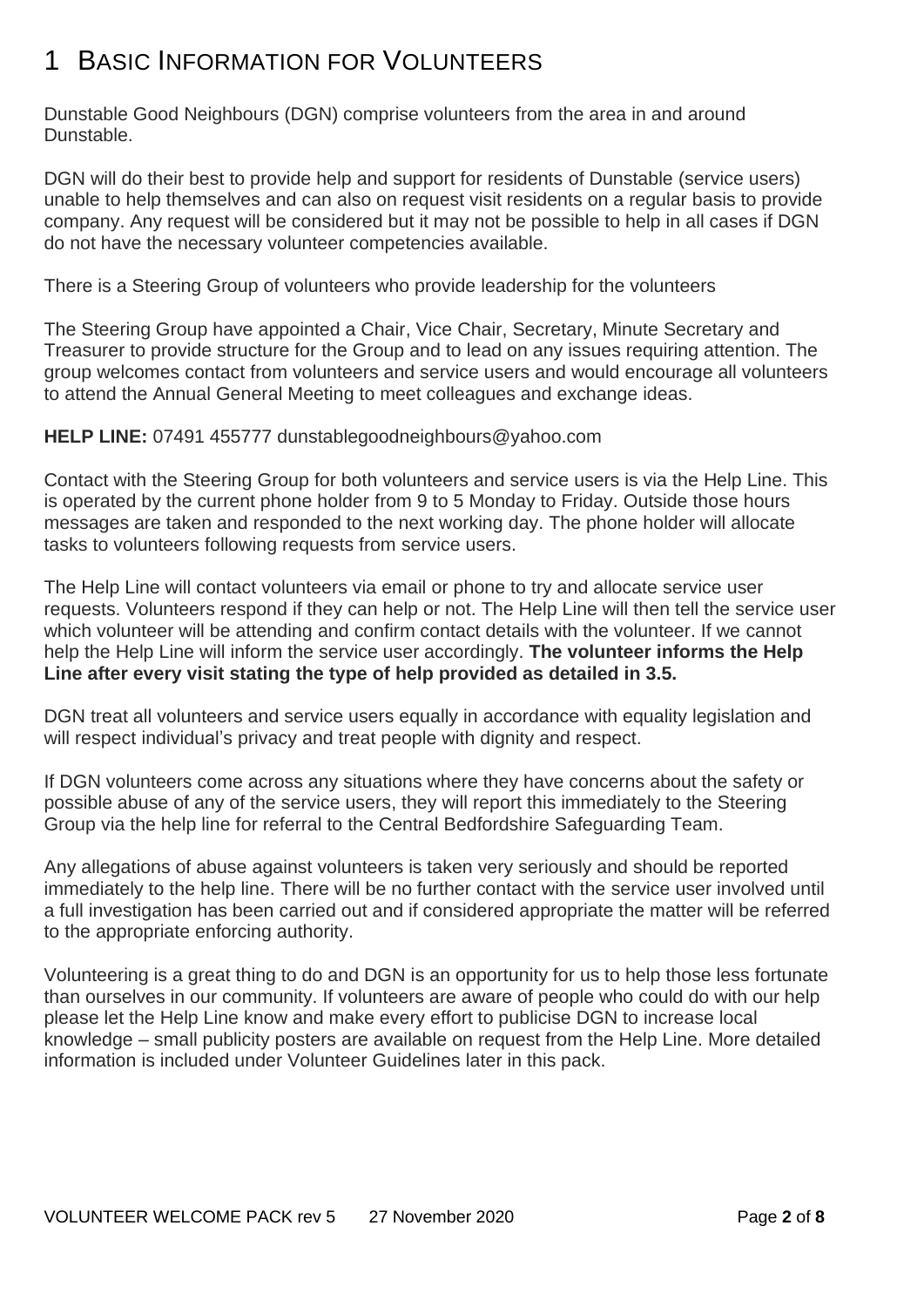## 2 VOLUNTEER DECLARATION FORM \*

| Name:   |  |
|---------|--|
| Address |  |
|         |  |
|         |  |
| Email   |  |

- I confirm that I have received my copy of the Volunteer Welcome Pack
- I agree to read the information in the pack and to follow the recommendations and best practice specified.
- I agree to maintain service user confidentiality and to respect their privacy and dignity. I will not discuss service user details in any public place except during volunteering on their behalf. Should I have any concerns about a service user's health or welfare or that a service user's behaviour or circumstances might endanger themselves or scheme volunteers, I will alert the Help Line
- I confirm I have read DGN's Equality and Diversity Policy, Safeguarding Vulnerable Adults Policy and Complaints Policy available on the DGN web site and during my volunteering work for DGN, I will comply with them. Copies will be provided to volunteers without access to the internet.
- I will attend a free Safeguarding Vulnerable Adults course either on-line or classroom based.
- I confirm that I am happy for the Steering Group and Help Line to hold my contact information for the purposes of DGN and, if deemed necessary, to share this with Bedfordshire Rural Communities Charity (BRCC).
- I will let the Steering Group know if my details change.
- If I have any questions about any aspect of volunteering, I will contact the Help Line or email to [dunstablegoodneighbours@yahoo.com](mailto:dunstablegoodneighbours@yahoo.com)

| Signed. |  | $ -$<br>_____ |  |
|---------|--|---------------|--|
|---------|--|---------------|--|

### *Please return this form to the Secretary of DGN*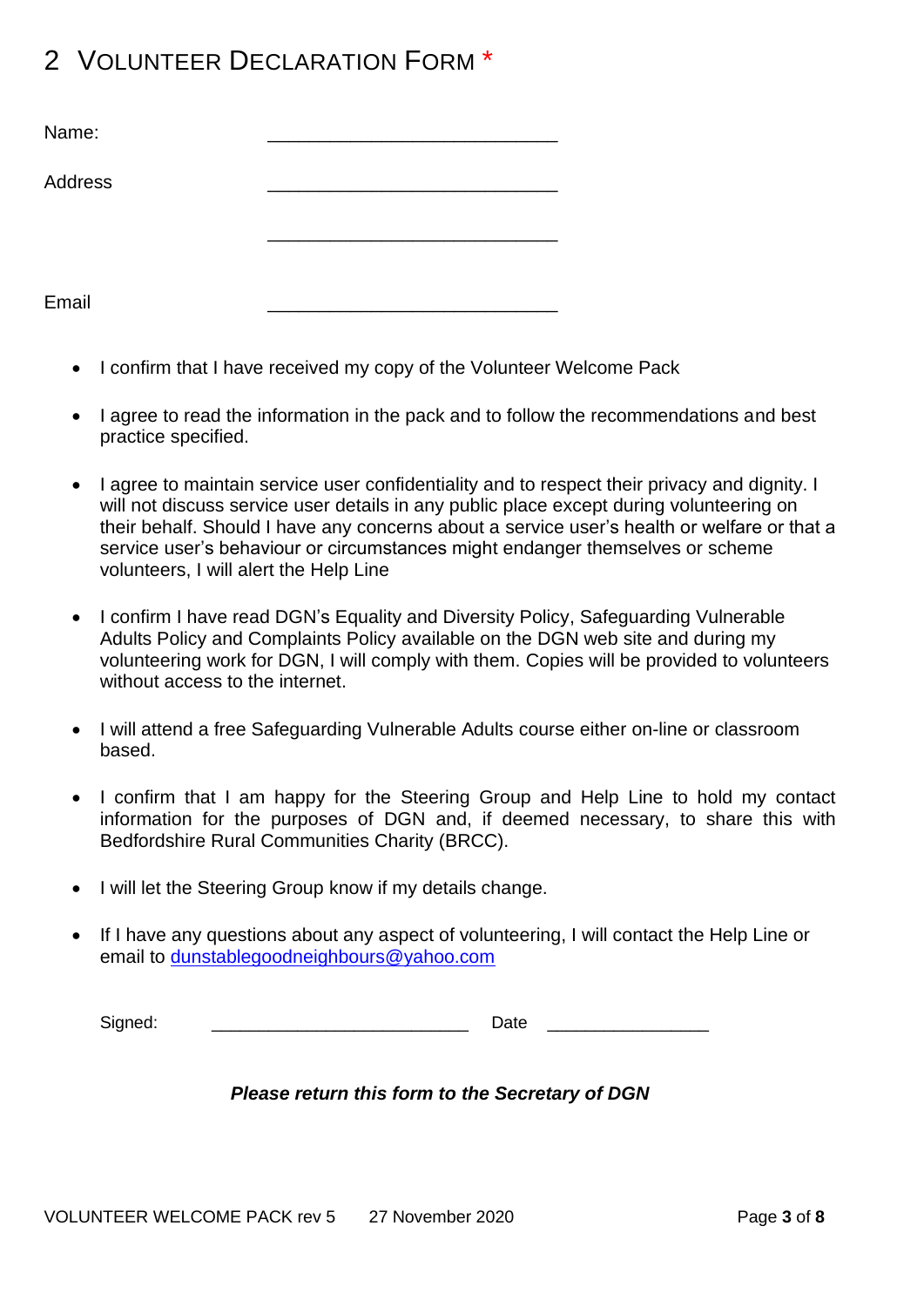## 3 VOLUNTEER GUIDELINES

Any of the roles mentioned below may involve occasional unsupervised contact with service users who may be vulnerable adults (for example the frail elderly, people with dementia or adults with mental health/learning/physical disabilities). Therefore, volunteers must be willing to undertake a DBS disclosure to an enhanced level. This will be done free of charge for any volunteer and in the strictest confidence.

### 3.1 GENERAL

Volunteers must always maintain confidentiality so do not discuss your service user with anyone except the Help Line and do not discuss any information about other service users or volunteers with the service users. Respect for service user privacy is paramount.

You must not use DGN to promote your personal, political or religious views.

Your volunteering is flexible: you decide what you do and when. What matters is to be reliable. Please tell the Help Line (and the service user if appropriate) if you are delayed or are unable to carry out any previously agreed jobs.

When you accept a task, make sure you have all the details about the service user and the task from the Help Line. You need to be clear what the service user expects of you and to be confident that you can do this.

Where possible, contact numbers should be checked and stored on your mobile phone. Please make sure you have all relevant contact numbers to hand.

Take your identity card and show it when visiting the service user.

Do not give out your address or telephone number to service users however well you get on with them. Always ask service users to access the service through DGN Help Line.

You are only expected to carry out the job that you have agreed with the Help Line.

When agreeing to a task please be realistic about your abilities and experience.

If the service user asks for additional jobs to be done while you are there, you do not have to do these. If you can do them and have the time, then inform the Help Line afterwards. If you are unable to do the jobs, ask the service user to contact the Help Line to book a future time for a volunteer to undertake these.

If you are willing to undertake these additional jobs yourself on a future occasion, you may agree details and time directly with the service user to save them making a second phone call. It is important to let the Help Line know that you have done this and to pass on full details of the job/s you have agreed to do.

Do not accept inappropriate behaviour (such as inappropriate comments or physical contact). Report any incidents to your scheme Help Line or a member of the Steering Group.

You must not accept personal gifts from a service user. If a service user would like to donate to DGN, keep a record of the amount and give the service user a receipt confirming the amount. Take the donation to a member of the Steering Group as soon as possible.

If you are concerned about a service user's wellbeing or health, inform the Help Line or a member of the Steering Group. It may be that the service user has a level of need where professional expertise and resources are appropriate.

If a service user has a fall and is unable to get up, *do not attempt to lift or move them***.** Make the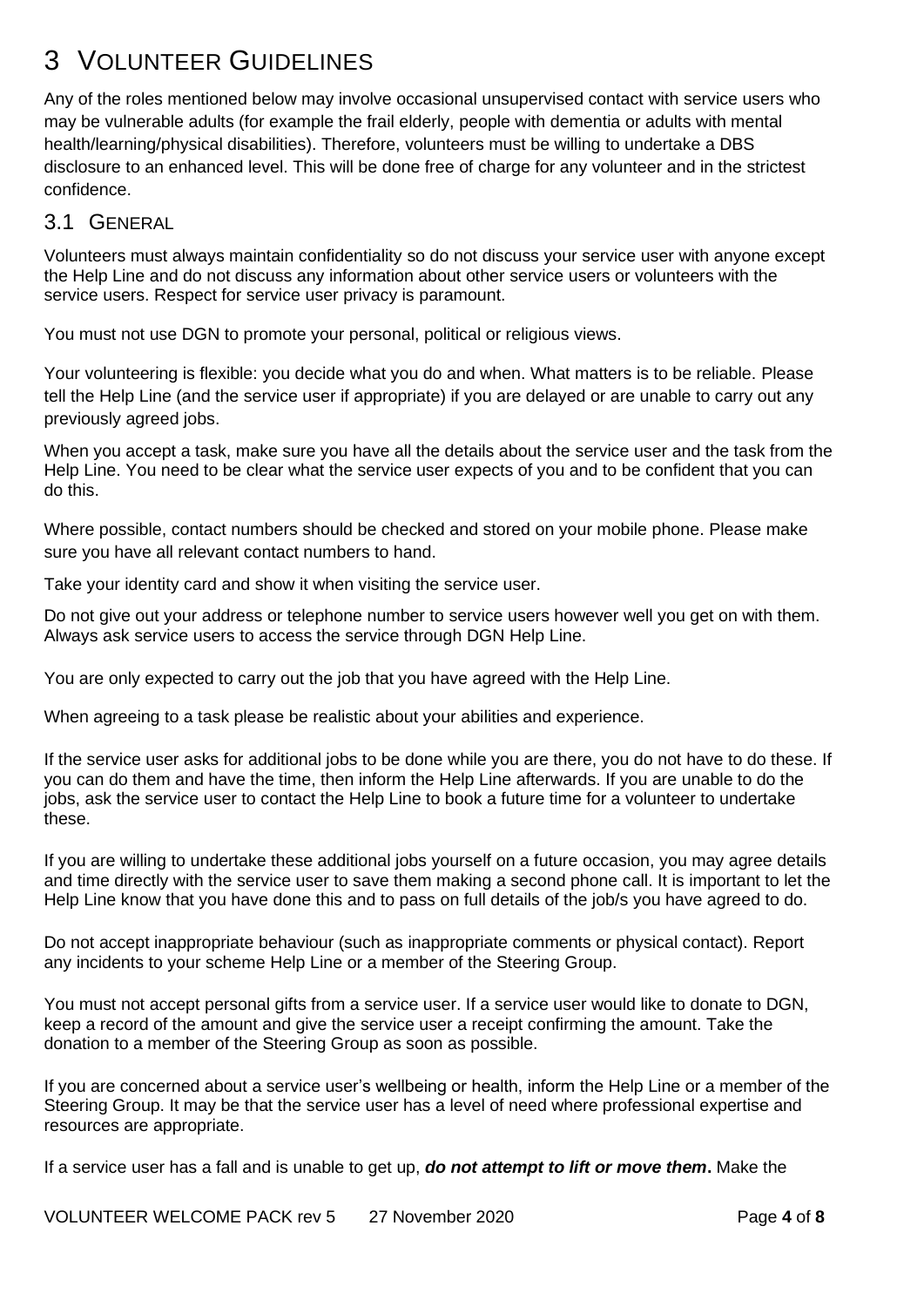service user as comfortable as possible and phone 999, giving the service user reassurance and keeping them informed at all times of your actions. Paramedics are trained to check for injuries and to lift people correctly – you are not.

Remember you are not covered by insurance if you injure yourself or the service user while attempting to move or lift them.

Remember that it is unlikely that you will encounter any serious problem while volunteering. However, be alert to any potential risks or issues that could cause harm or make volunteering a less enjoyable experience. Your DGN Steering Group is here to support you so please get in touch if you have any concerns or suggestions for improvement.

### 3.2 HOME VISITS

Always show your identity card when home visiting a service user. The Help Line will have given the service user the name of the volunteer due to visit.

On your first visit you may wish to be accompanied by another volunteer to help you build confidence in your role. If so, please ask the Help Line volunteer to arrange this.

If collecting prescriptions for a service user, please ensure that the dispensed items bear the correct name and address before delivery to the individual.

Leave if you feel uncomfortable or unsafe with a service user.

If you feel uncomfortable, ask your Help Line volunteer not to send you there again and explain why.

### 3.3 WORKING OUTSIDE/DOING ODD JOBS

If you feel unsure about your suitability to carry out a job for a service user, explain that you are unable to do it and advise them to seek a professional tradesperson.

Make sure you know how to operate any equipment/machinery you may be using correctly.

Do not use any equipment that appears dangerous; report it to the service user and to your Help Line or member of your Steering Group.

Make sure you wear appropriate clothing such as safety goggles, sturdy footwear and strong gloves.

Be careful when lifting; only lift or carry things you can easily manage. Make use of trolleys and wheelbarrows. Leave it if it is too heavy.

Be careful when using a step ladder. Make sure you know how to put it up correctly. Make sure it is placed so it does not slip. If in doubt, explain to the service user that it is too risky.

Be careful when handling solvents, bleach or cleaning liquids. Wear protective gloves and always wash your hands afterwards.

If you have an **accident** while volunteering, then inform your Help Line immediately and a member of the Steering Group in writing (letter or email) as soon as you can. Ask your doctor to provide an independent record of any injury.

Providing any injury is not caused through your own negligence, you may be able to claim through the DGN's insurance policy. However, if you are not happy with the response from your DGN Steering Group, you can contact the Health and Safety Executive Help Line on 0541 545 500.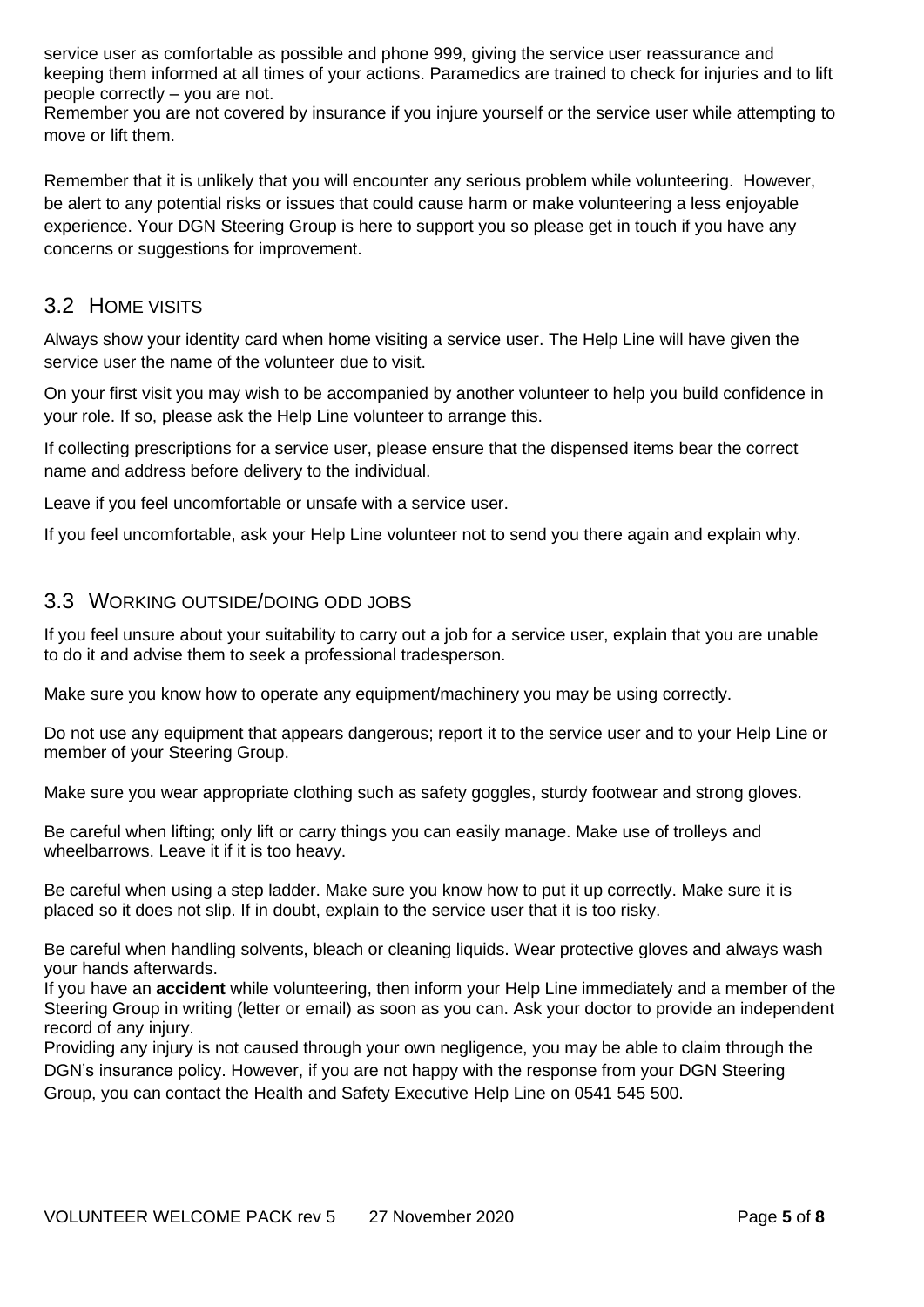## 3.4 DRIVING

Inform your insurance company that you are doing volunteer driving.

Make sure your car is in roadworthy condition: it must be taxed, insured and if required, have a current MOT certificate.

If you have one, take your mobile phone with you on every driving job. Do not use your phone whilst driving unless you have a hands-free system.

Make sure you are clear about where you are taking the service user and that you know the route.

Check with your Help Line whether you need to wait with the service user while they attend their appointment. Make sure you have a sense of the approximate anticipated time for the task.

Make sure that you and your passengers wear seatbelts.

Make sure you park your car in a designated parking space/zone; you are liable for any parking tickets/fines incurred.

Wheelchair users must be accompanied by their own escort.

Drive with care and consideration, both for other road users and for your passengers.

## 3.5 REPORTING JOB COMPLETE

Report back to the Help Line by phone or email indicating the type of job completed as we are required to produce a quarterly report to BRCC:

Health transport Social wellbeing transport Collection/delivery - prescriptions or sick notes Collection/delivery – of shopping, parcels, items for tidy tip, etc. Indoor help in the home Outdoor help at the home **Befriending** Pet Care Letter-writing, form filling and admin Advocacy Signposting a client to other professionals, organisations or agencies Direct help to Professionals or community groups

BRCC collates the information from all Good Neighbour groups and produces reports for the fund providers.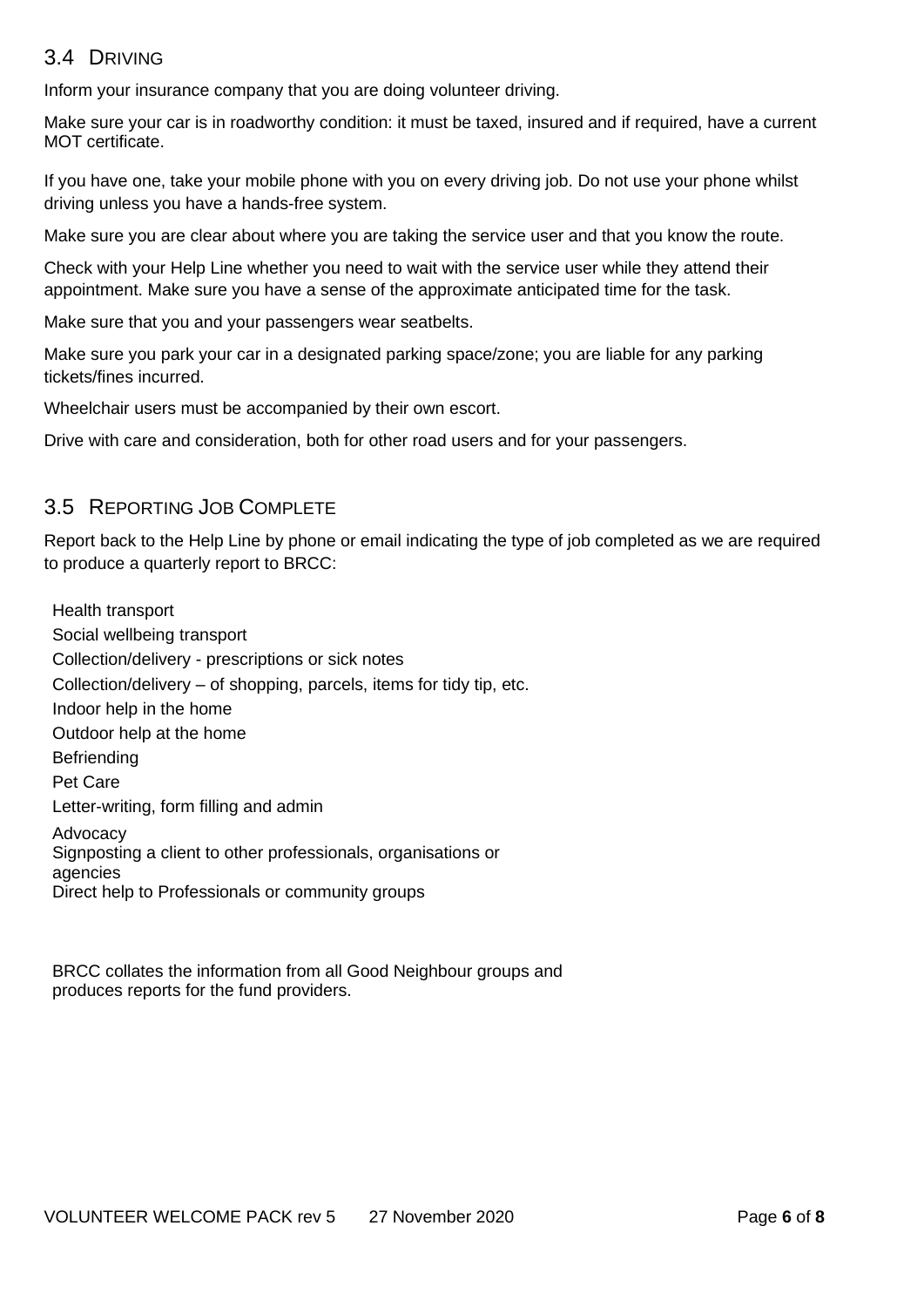## 4 VOLUNTEER DRIVER DECLARATION FORM \*

I wish to be a DGN volunteer driver. I have received my volunteer pack with details of what is involved, and I understand fully what I may be expected as a volunteer driver.

I undertake to keep my car insured, taxed and with a valid MOT Certificate if needed. Should any of my documentation lapse or my driving licence cease to be valid, I will inform the Help Line and will not undertake any further volunteer driving until the appropriate documentation is back in place.

I have advised my insurance company of my intention to drive on a voluntary basis. Should I change insurance companies, I will inform my new insurer that I am a volunteer driver.

I am not currently aware of any factor preventing my car from being in a safe and roadworthy condition. I will follow the guidelines for driving jobs included in my pack and will comply with legislation governing the use of motor vehicles. I undertake to keep my car in a safe and roadworthy condition and to drive in a manner that is considerate to my own safety and that of my passengers and other road users.

I have read the DGN Volunteer Driver Guidance on Covid-19 on the DGN website.

I will inform the Help Line of any material change in my health or any other circumstances that may affect my ability to carry out voluntary driving work safely.

| Driver's name: |  |  |
|----------------|--|--|
|----------------|--|--|

| Signed: | rat d<br>Dale |  |
|---------|---------------|--|

*Please return this form to the Secretary of DGN*